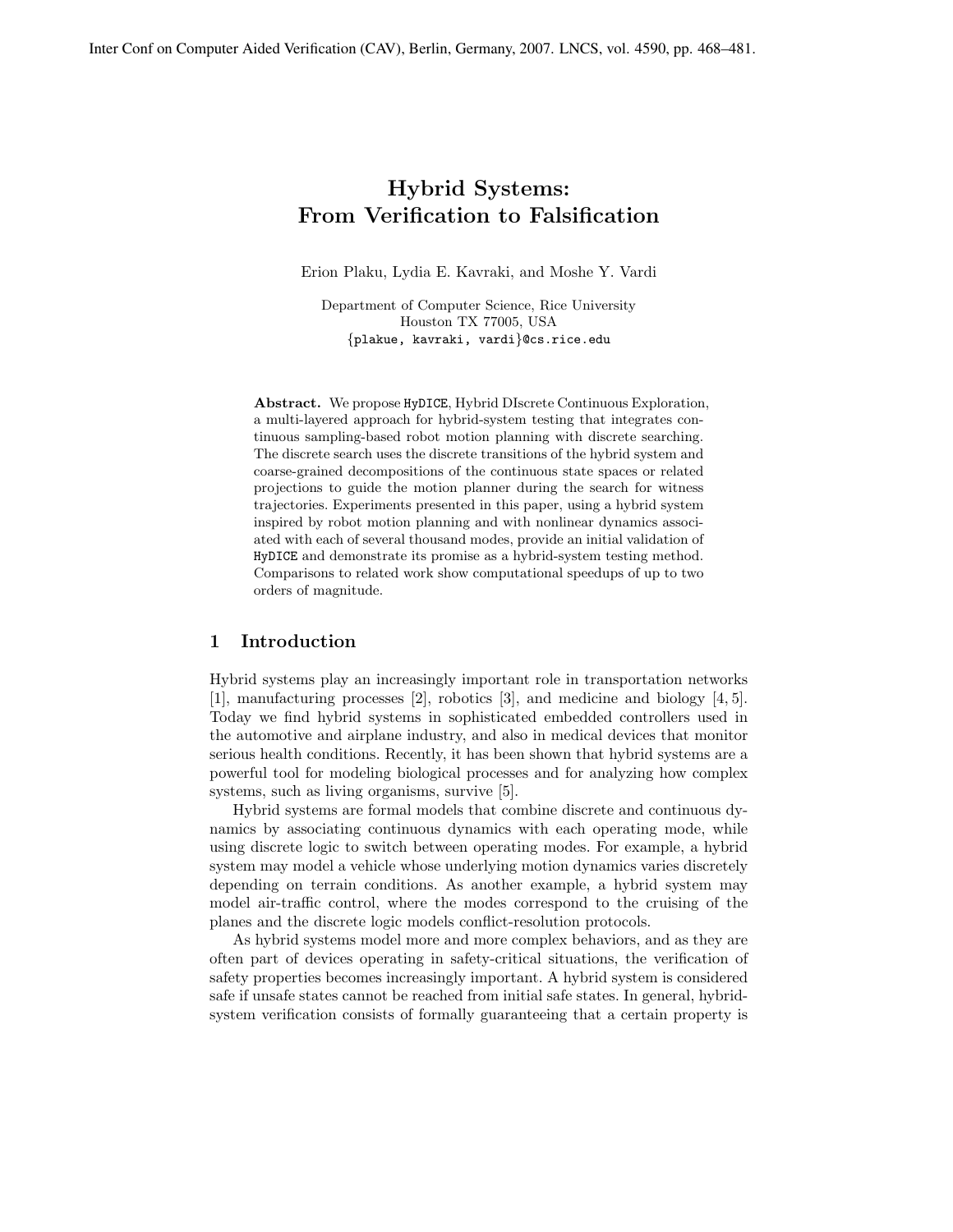true for the system. A rich theory exists for this problem [6–10], as well as several tools, such as CHECKMATE<sup>1</sup>, HYTECH<sup>2</sup>, and PHAVER<sup>3</sup>.

Unfortunately, even for safety properties, where verification is equivalent to reachability checking, decidability holds only for hybrid systems with very simple continuous dynamics (essentially some types of linear dynamics) [11]. To handle more general hybrid systems, tools have to resort to overapproximation techniques, surveyed in [12, 13]. Such techniques are semi-decidable, since when a hybrid system is unsafe it may not be possible to show that unsafe states are reachable. Other recent approaches are semi-decidable in the opposite direction: capable of finding unsafe behaviors when the system is unsafe, but unable to determine that a system is safe [14, 15]. In essence, the focus in these recent approaches shifts from verification to falsification, which often is the main focus of model checking in industrial applications [16].

In this work we study the following problem: Can we produce a hybrid-system trajectory from a safe state to an unsafe state when such trajectories exist? This problem is commonly known as hybrid-system testing. When a hybrid system is safe, it may not be possible to prove that unsafe states are unreachable. Such an approach trades completeness for the ability to discover safety violations for complex systems that current verification methods cannot handle. Under appropriate conditions and for certain classes of algorithms, as discussed later in the paper, as the running time increases, we can also increase our confidence in the safety of the system, since the testing method has not been able to produce a trajectory that violates safety properties. An efficient framework for finding trajectories to unsafe states can shed light on the operation of the hybrid system and may suggest possible interventions. Such framework is particularly useful in the early stages of hybrid-system development, when errors in design are common.

This work approaches hybrid-system testing using a robotics-inspired method. Initially, we exploit the insight that hybrid-system testing is in many respects related to robot motion planning. The motion-planning problem consists of searching a continuous space for a trajectory for a robotic system from an initial to a final state, such that kinodynamic constraints on the robot motion are respected and collision with obstacles are avoided [17, 18]. Hybrid-system testing is also a reachability analysis on the state space of the hybrid system. In particular, finding a trajectory from a safe to an unsafe state in a hybrid system entails searching a high-dimensional state space with continuous and discrete components.

The connection with motion planning becomes deeper when we consider state-of-the art motion-planning algorithms as the starting point for the methods used for searching the continuous state space of a hybrid system. Recent advances in motion planning have made it possible to efficiently find trajectories from initial to final states even for continuous systems with hundreds of dimensions whose motion is governed by nonlinear dynamics [17–24]. The most success-

<sup>1</sup> http://www.ece.cmu.edu/∼webk/checkmate/

<sup>2</sup> http://embedded.eecs.berkeley.edu/research/hytech/

<sup>3</sup> http://www.cs.ru.nl/∼goranf/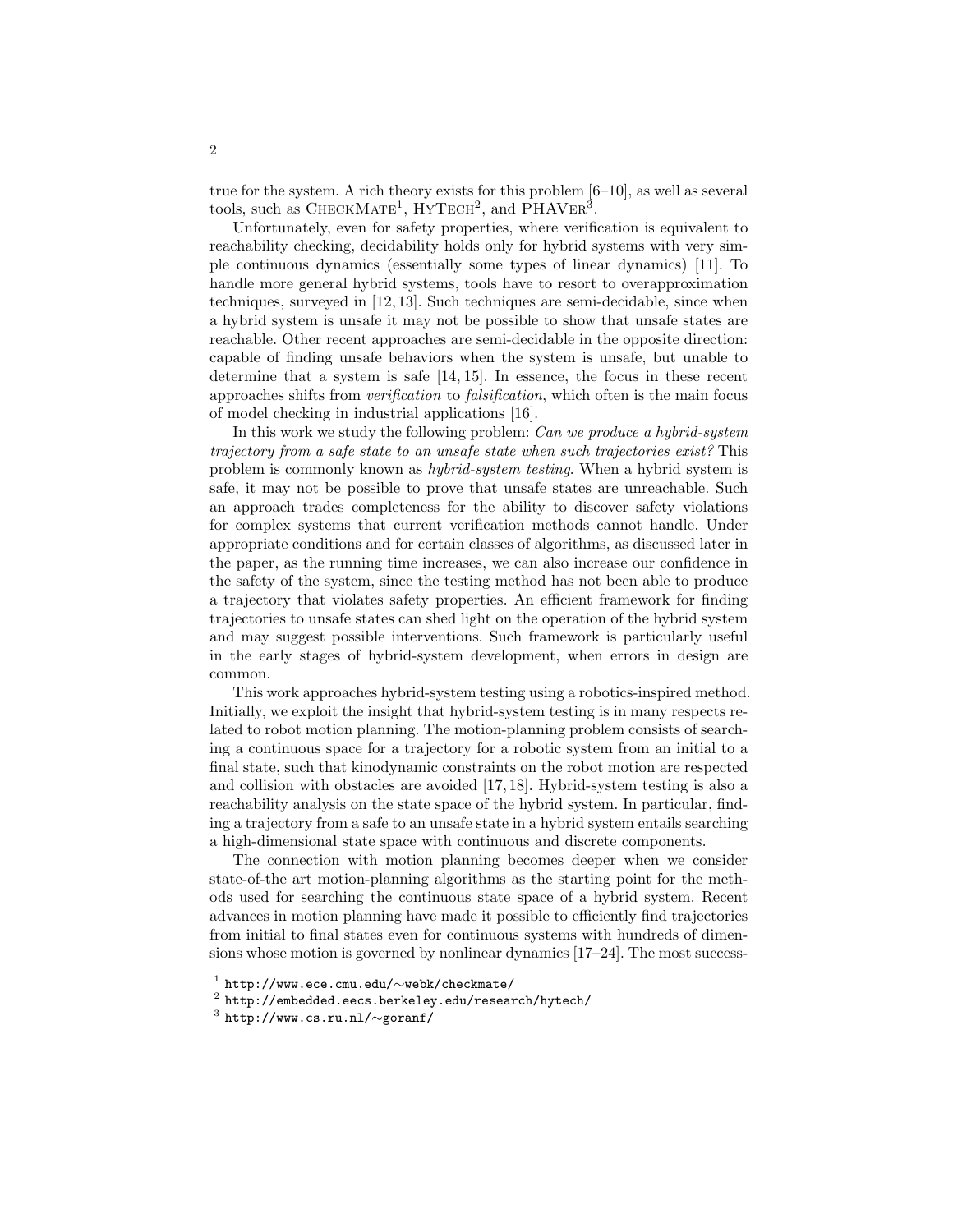ful planning methods are numerical, sampling-based methods. These methods generate samples in the state space and connect them with simple trajectories. (e.g., PRM [25], RRT [19], EST [20], PDST [22], GRIP [23], DSLX-Plan [24], and others [17, 18]). Motion planning methods, such as RRT, have already been used for hybrid-system testing for nonlinear hybrid systems with few modes [14, 15].

Departing from traditional robot motion planning, we introduce a discrete component to our work that is responsible for managing the potentially huge complexity of the discrete transitions. The contribution of this work is the development of a multi-layered framework for hybrid-system testing that blends sampling-based motion planning with discrete searching. The motivation and many of our design decisions come from our earlier work [24, 26]. In [26] we use discrete search to obtain a sequence of transitions that guides the generation of motions for a hybrid robotic system with 10–30 modes and mostly linear dynamics. In [24] we show that traditional motion-planning problems can be solved more efficiently by combining sampling-based motion planning with discrete search over an artificially imposed decomposition of the environment on which the robot moves (which in general can be regarded as a projection of its state space). The work presented in this paper combines and extends ideas developed in [24, 26] to obtain an effective testing method for hybrid systems with thousands of modes and nonlinear dynamics.

The proposed method, HyDICE, imposes a coarse-grained decomposition on the continuous state space associated with each mode. The decomposition and the discrete transitions of the hybrid system are used to construct a discrete search graph. Vertices of the search graph correspond to decomposition regions, while edges connect vertices corresponding to two adjacent decomposition regions or two decomposition regions that are connected by a discrete transition. The search graph is used to find leads, that is sequences of decomposition regions that constitute search directions and may be useful in finding a trajectory from a safe to an unsafe state. The search inside each of the continuous decomposition regions is done by a state-of-the-art sampling-based motion-planning technique. Information gathered during exploration, such as region coverage, exploration time and progress, and other quantities, are used to refine the discrete search and improve the quality of the lead computed for the next exploration step.

In contrast to previous work [14, 15], the multi-layered approach developed in this paper is well-suited for systems with many modes and transitions and offers considerable computational improvements over existing methods as demonstrated in this paper. Initial validation of HyDICE is provided by testing hybrid systems inspired by motion-planning problems that have thousands of modes and transitions and nonlinear dynamics associated with each mode. As indicated by the experiments, the tight integration of discrete search and exploration enables HyDICE to be up to two orders of magnitude faster than other related methods.

The rest of the paper is as follows. The hybrid-testing problem and the hybrid system used in the experiments are described in Section 2. Details of HyDICE are provided in Section 3. Experiments and results are presented in Section 4. We conclude in Section 5 with a discussion.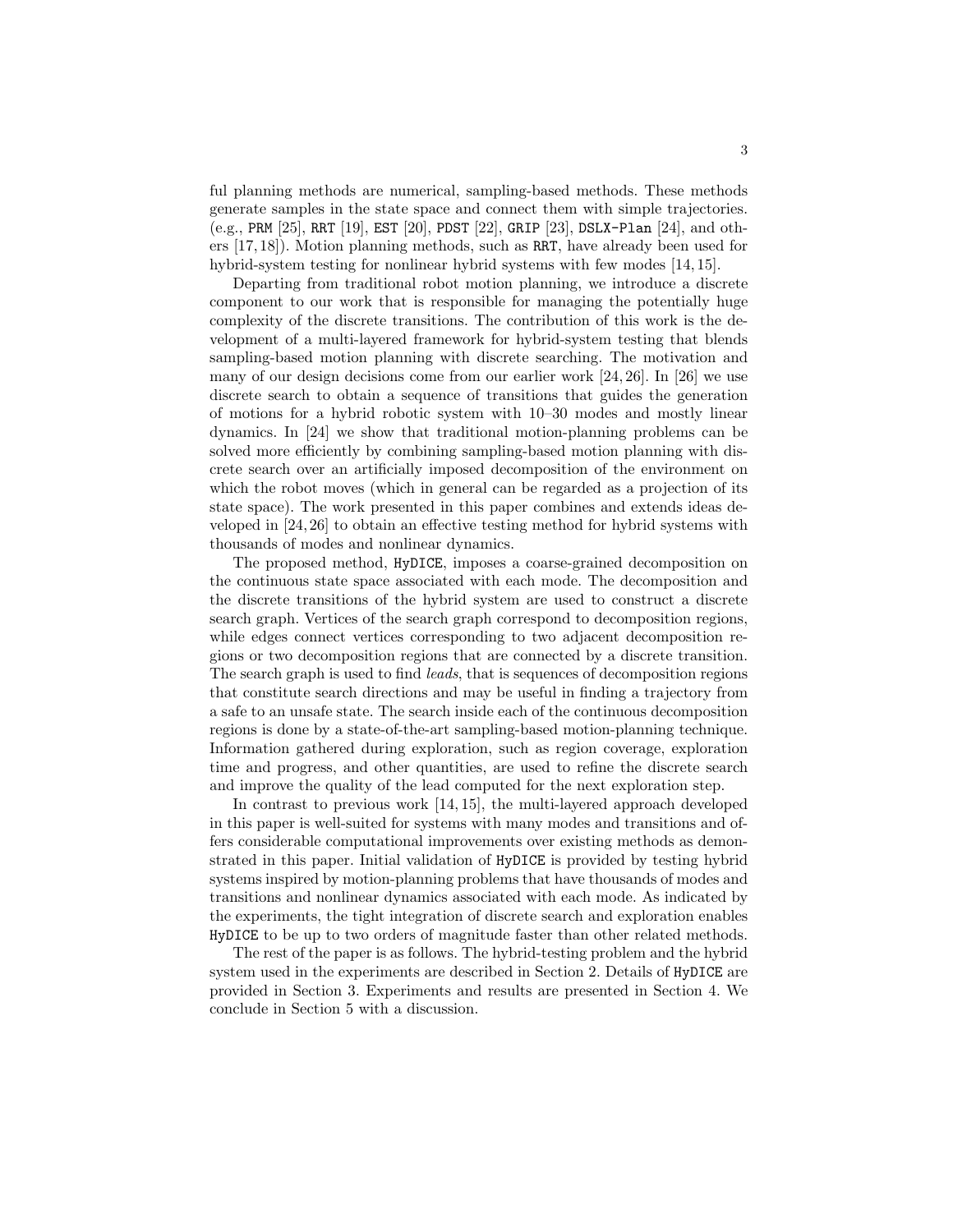## 2 Problem Description

## 2.1 Hybrid Automata and Hybrid-Testing Problem

In this work, hybrid systems are modeled by hybrid automata [6]. A hybrid automaton is a tuple  $H = (S, E, G, J, f, U, I, F)$ , where  $S = Q \times X$ ; Q is a discrete and finite set; each  $X_q \in X$ ,  $X_q \subseteq R^{\dim(X_q)}$ , represents the continuous space associated with  $q \in Q$ ;  $E \subseteq Q \times Q$  indicates discrete transitions; each  $G_{(q_i,q_j)} \in G, G_{(q_i,q_j)} \subseteq X_{q_i}$ , and each  $J_{(q_i,q_j)} \in J, J_{(q_i,q_j)}: X_{q_i} \to X_{q_j}$ , represent the guard set and reset function associated with  $(q_i, q_j) \in E$ , respectively. The continuous dynamics of the system in each  $q \in Q$  is governed by a set of differential equations  $f_q: X_q \times U_q \to \text{Tg}X_q$ , where  $f_q \in f$ ,  $U_q \subseteq R^{\dim(U_q)}$  denotes the set of possible input controls, and  $TgX_q$  denotes the tangent space of  $X_q$ . Each  $X_q \in X$  usually includes derivatives of different orders, e.g., velocity and acceleration of a car, and thus  $f_q$  is typically nonlinear. The function  $f_q$  has the form  $f_q(x, u_q(x))$ , where the input  $u_q(x) \in U_q$  associated with each  $x \in X_q$  could represent continuous controls, nondeterminism, uncertainties, disturbances from the environment, or actions of other systems. In order to model these factors, the assignment  $u_q(x) \in U_q$  could be non-deterministic or selected according to some probability distribution associated with  $U_q$ .

A hybrid system trajectory consists of one or more continuous trajectories interleaved with discrete transitions. Starting at some state  $(q_0, x_0) \in I$ , where  $I \in S$  denotes the set of initial states, the system evolves according to  $f_{q_0}$  until it reaches  $G_{(q_0,q_1)}$ , for some  $q_1 \in Q$ . Then a discrete transition to  $q_1$  occurs and the continuous state is reset by  $J_{(q_0,q_1)}(x_0)$ . The system evolution continues in such manner until the end of execution time.

A hybrid system is considered unsafe if a witness trajectory is produced that takes the hybrid system from some initial safe state  $s_{\text{safe}} \in I$  to some  $s_{\text{unsafe}} \in F$ , where  $F \subseteq S$  denotes a set of unsafe states.

## 2.2 A Hybrid System Inspired by Motion Planning Problems

The hybrid system used throughout this paper consists of an autonomous robotic car, whose underlying dynamics change discretely depending on terrain conditions. The choice of this specific system is to provide a concrete, scalable benchmark in which the competitiveness of our approach can be tested.

A given environment is divided into a number of terrains  $\{R_1, \ldots, R_N\}$ , where each  $R_i$  corresponds to an operating mode  $q_i \in Q$ . The motion of the robotic car inside each terrain is specified by a set of ordinary differential equations. A discrete transition  $(q_i, q_j)$  occurs when the robotic car enters a part of  $R_i$ designated as the guard set  $G_{(q_i,q_j)}$ . The discrete transition indicates necessary changes in the way the robotic car should be controlled to adapt to changes in terrain conditions. After entering  $R_j$ , the continuous state of the robotic car is reset as specified by  $J_{(q_i,q_j)}$  and the underlying dynamics of the car is specified according to the motion equations associated with  $q_j \in Q$ . The robotic car is said to have entered some unsafe state, for example, if it is in a particular terrain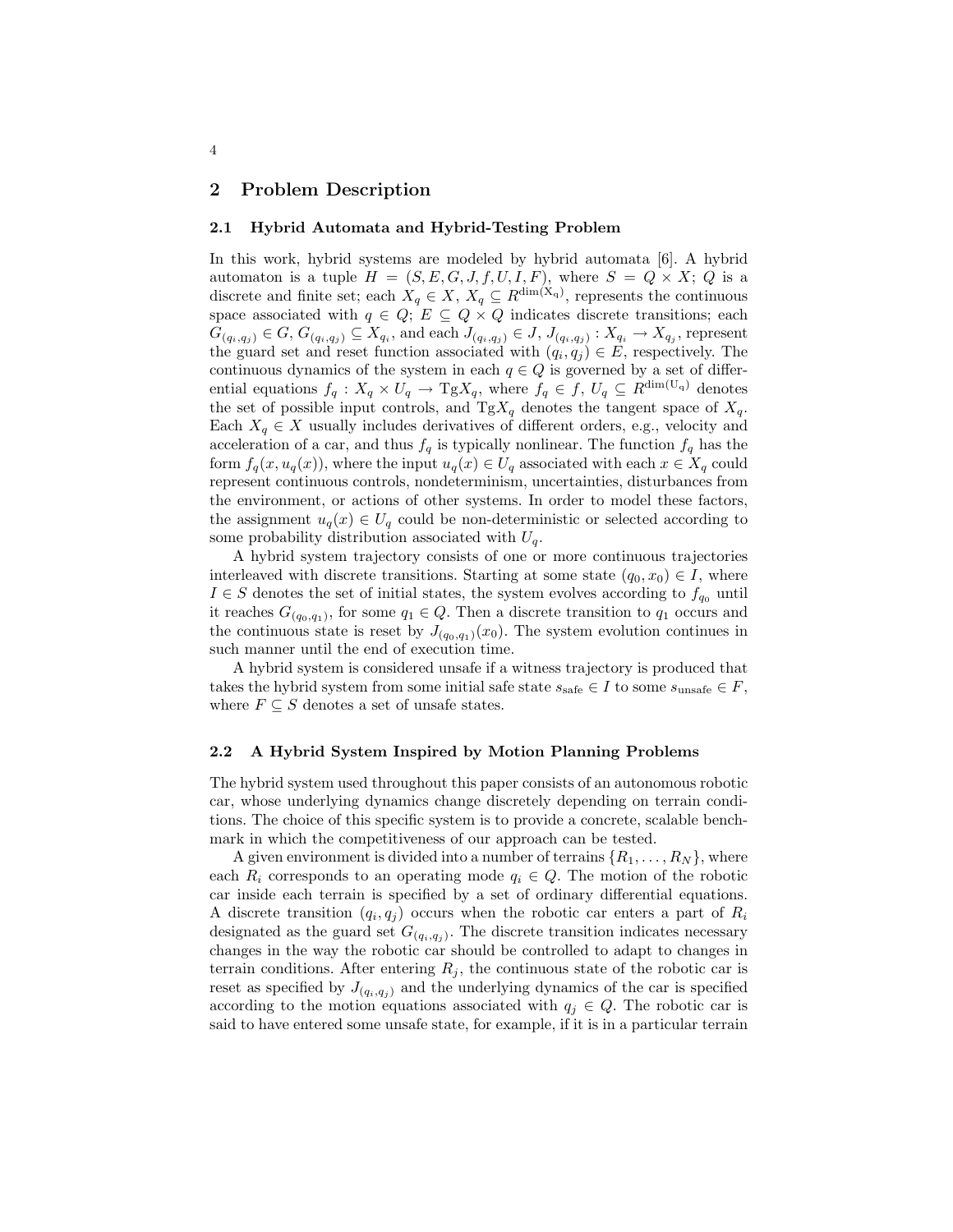$R_j$  and the speed is above a certain predefined threshold. The robotic car could behave as a kinematic (first-order) car (KCar), smooth (second-order) car (SCar), smooth Reeds-Shepp car (RSCar), smooth unicycle (SUni), or smooth differential drive (SDDrive). Detailed descriptions of these models can be found in [17, 18].

Kinematic Car (KCar): A continuous state x is of the form  $x = [p, \theta]$ , where  $p \in \mathbb{R}^2$  and  $\theta \in (-\pi, \pi]$  denote the position and orientation of the robotic car. The motion equations are  $\dot{p}_0 = u_0(x) \cos(\theta); \dot{p}_1 = u_1(x) \sin(\theta); \theta =$  $u_0(x)$  tan $(u_1(x))/L$ , where  $u_0(x) \in [-1,1]$  and  $u_1(x) \in [-1,1]$  are the speed and steering wheel controls and  $L$  is the distance between the front and rear axles.

Smooth Car ( $SCar$ ): The kinematic car model can be extended to a secondorder model by expressing the velocity v and steering angle  $\phi$  as differential equations of the acceleration  $u_0(x)$  and the rotational velocity of the steering wheel  $u_1(x)$  controls, as follows:  $x = [p, \theta, v, \phi]$  and  $\dot{p}_0 = v \cos(\theta); \dot{p}_1 = v \sin(\theta); \theta =$  $v \tan(\phi)/L; \dot{v} = u_0(x); \phi = u_1(x).$ 

Smooth Reeds-Shepp Car (RSCar): A smooth Reeds-Shepp car is similar to a smooth car, but the acceleration control  $u_0(x)$  is only allowed to be from the set  $\{-\max, 0, \max\}$ , where  $\max \in \mathbb{R}$  is some predefined parameter.

Smooth Unicycle (SUni): The continuous state x is  $x = [p, \theta, v, \omega]$ , where p,  $\theta$ , v are as in the smooth car model and  $\omega$  indicates the rotational velocity. The motion equations are  $\dot{p}_0 = v \cos(\theta); \, \dot{p}_1 = v \sin(\theta); \, \theta = \omega; \dot{v} = u_0(x); \, \dot{\omega} = u_1(x).$ 

Smooth Differential Drive (SDDrive): The motion equations are  $\dot{p}_0 = 0.5r(\omega_\ell +$  $(\omega_r)\cos(\theta); p_1 = 0.5r(\omega_\ell + \omega_r)\sin(\theta); \dot{\theta} = r(\omega_r - \omega_\ell)/L; \dot{\omega}_\ell = u_0(x); \dot{\omega}_r = u_1(x),$ where  $x = [p, \theta, \omega_{\ell}, \omega_r]$  is the continuous state;  $\omega_{\ell}$  and  $\omega_r$  are the rotational velocities of the left and right wheels, respectively;  $r$  is the wheel radius; and  $L$  is the length of the axis connecting the centers of the two wheels.

The controls  $u_0(x)$  and  $u_1(x)$  could be thought of as playing the role of the automatic driver. The objective of hybrid-system testing is then to test the safety of the automatic driver, i.e., the driver is unsafe if a witness trajectory is produced that indicates that it is possible for the robotic car to enter an unsafe state. Due to length limitations of this paper, we only provide high-level descriptions of the automatic drivers.<sup>4</sup> These driver models consist of simple ifthen-else statements depending on the state values and motion equations. In the first model, RandomDriver,  $u_0(x)$  and  $u_1(x)$  are selected pseudo-uniformly at random from some  $[-\max_0, \max_0]$  and  $[-\max_1, \max_1]$ , respectively. In a second model, StudentDriver, the driver follows an approach similar to stop-and-go. When the speed is close to zero, StudentDriver selects  $u_0(x)$  and  $u_1(x)$  as in the RandomDriver model. Otherwise, StudentDriver selects controls that reduce the speed. The third model, HighwayDriver attempts to maintain the speed within acceptable low and upper bounds and avoid sharp turns. When the speed is too low, HighwayDriver selects controls that increase the speed. When the speed is too high, HighwayDriver selects controls that slow down the robotic car. When the speed is between the low and upper bounds, HighwayDriver selects controls that do not change the speed too much.

<sup>4</sup> See http://www.cs.rice.edu/CS/Robotics/CAV2007data/ for more details.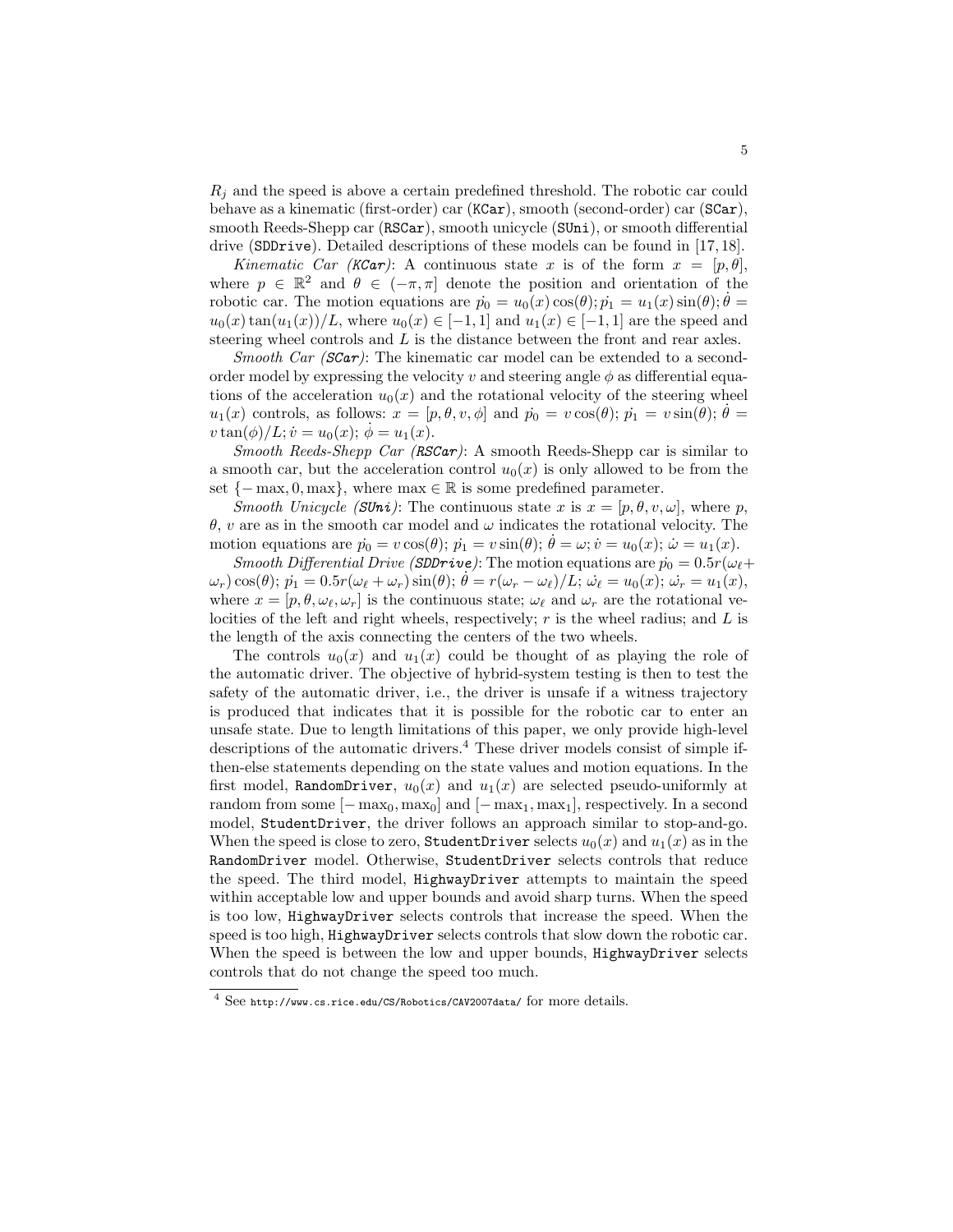### 3 Methods

As discussed in the introduction, HyDICE constructs a discrete search graph based on the discrete transitions and a decomposition of the continuous state spaces. Observe that any witness trajectory from  $s_{\text{safe}} \in I$  to  $s_{\text{unsafe}} \in F$  passes through a sequence of decomposition regions. Although the converse does not hold, a sequence of connected decomposition regions, starting and ending in two regions containing states in I and F, respectively, may contain a witness trajectory. Such sequences of connected regions, referred to as leads, provide search directions which are used by the sampling-based motion-planning method as guides for the exploration of the state space of a given hybrid system.

The search for a witness trajectory proceeds iteratively. Throughout the search, HyDICE maintains an exploration tree  $\mathcal{T} = (V_{\mathcal{T}}, E_{\mathcal{T}})$ , which initially contains only  $s_{\text{safe}}$ , i.e.,  $V_{\mathcal{I}} = \{s_{\text{safe}}\}$  and  $E_{\mathcal{I}} = \emptyset$ . The vertices  $V_{\mathcal{I}}$  are states of S, while an edge  $(s', s'') \in E_{\mathcal{T}}$  indicates that a hybrid-system trajectory connects  $s' \in S$  to  $s'' \in S$ . At each iteration, HyDICE uses the discrete search graph to compute a lead and then sampling-based motion planning to extend the branches of  $\mathcal T$  in the direction specified by the lead. The branches of  $\mathcal T$  are extended by adding new vertices and edges to  $V<sub>T</sub>$  and  $E<sub>T</sub>$ , respectively. A witness trajectory is found when a state  $s_{\text{unsafe}} \in F$  is added to  $\mathcal{T}$ . Otherwise, the search continues until an upper bound on computation time is exceeded. Pseudocode is provided in Algorithm 1. The discrete search and the sampling-based motion planning are described in Sections 3.1 and 3.2, respectively.

#### Algorithm 1 Pseudocode for HyDICE

**Input:**  $H = (S, Inv, E, G, J, f, U, I, F)$ : hybrid system;  $t_{\text{max}} \in \mathbb{R}$ : upper bound on overall computation time;  $t_e \in \mathbb{R}$ : short time allocated to each exploration step Output: A witness trajectory or FAILURE if no witness trajectory is found

```
1: STARTCLOCK1
```

```
2: \mathcal{T} = (V_{\mathcal{T}}, E_{\mathcal{T}}); V_{\mathcal{T}} \leftarrow \{s_{\text{safe}}\}; E_{\mathcal{T}} \leftarrow \emptyset
```
3:  $D \leftarrow \text{CoarseGrainEDDecomPOSITION}(H)$ 

```
4: G_D = (V_D, E_D) \leftarrow \text{DISCRETESEARCHGRAPH}(D)
```

```
5: INITEXPLORATIONESTIMATES(G_D)
```

```
6: while ELAPSEDTIME1 \lt t_{\text{max}} do
```

```
7: \sigma \leftarrow \text{DISCRETELEAD}(G_D)
```

```
8: STARTCLOCK2
```

```
9: while ELAPSEDTIME2 lt t<sub>e</sub> do
```

```
10: s \leftarrow SELECTSTATE(\mathcal{T}, \sigma)
```

```
11: s_{\text{new}} \leftarrow \text{PROPAGATEFORMARD}(H, \mathcal{T}, s, \sigma)
```

```
12: V_T \leftarrow V_T \cup \{s_{\text{new}}\}; E_T \leftarrow E_T \cup \{(s, s_{\text{new}})\}\
```

```
13: if s_{\text{new}} \in F then return WITNESSTRAJECTORY(T, s_{\text{new}})
```
14: UPDATEEXPLORATIONESTIMATES $(G_D, \sigma)$ 

```
15: return FAILURE
```
#### 3.1 Discrete Search

Coarse-grained Decomposition HyDICE constructs a coarse-grained decomposition  $D = \{D_{q_1}, \ldots, D_{q_N}\}\$ , where  $D_{q_i} = \{D_{q_i,1}, \ldots, D_{q_i,n_i}\}\$  denotes the de-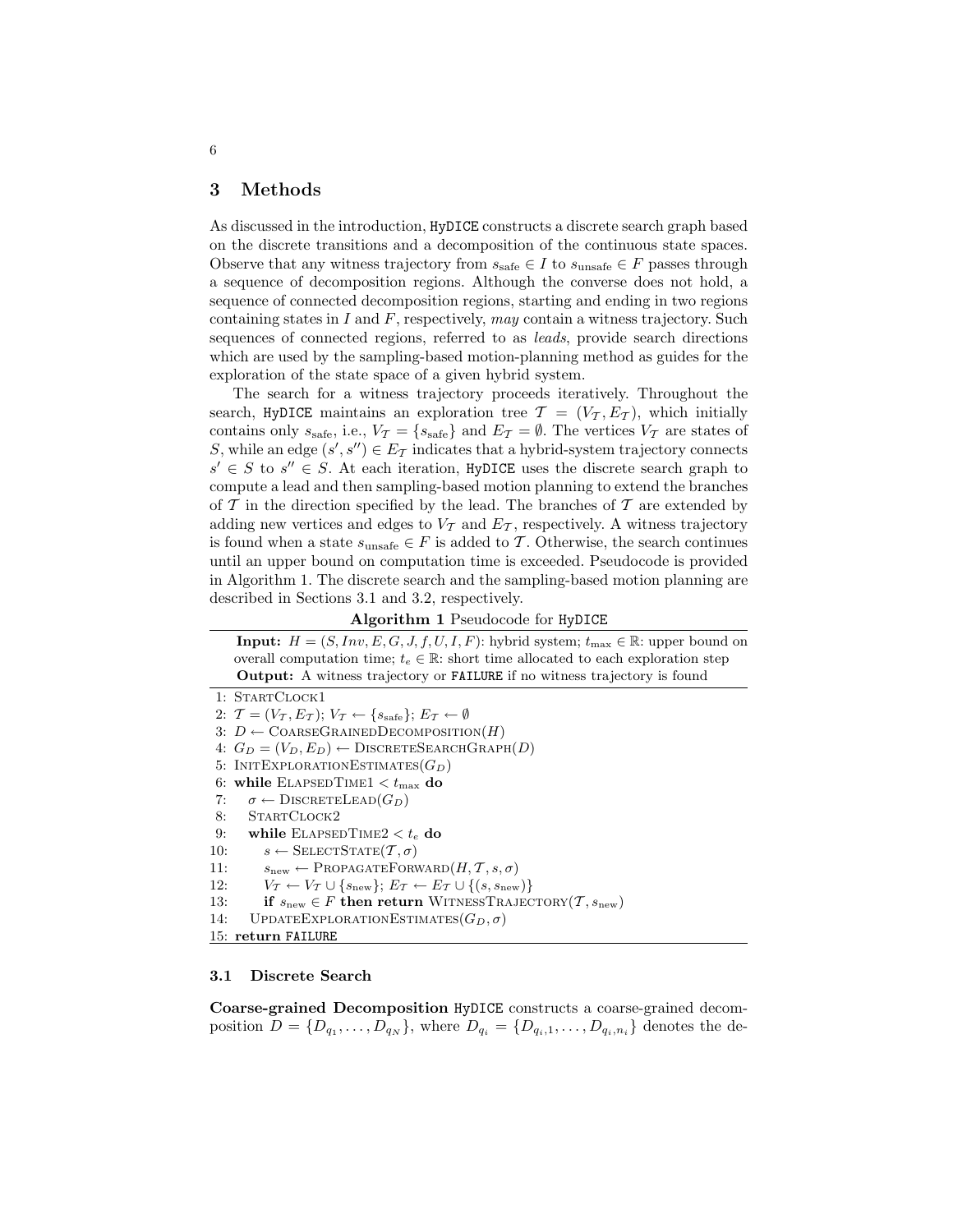composition of  $X_{q_i}$  into  $n_i \in \mathbb{N}$  different regions (line 3 of Algorithm 1). HyDICE does not impose any strict requirements on the decomposition.  $D_{q_i}$  is usually computed as a set of nonoverlapping regions in some low-dimensional projection of  $X_{q_i}$ . For the hybrid system used in this work, HyDICE projects each  $X_{q_i}$  onto  $\mathbb{R}^2$  and constructs a cell-based decomposition. Other types of projections and decompositions are possible [17, 18].

**Discrete Search Graph** D is used to create a search graph  $G_D = (V_D, E_D)$ . A vertex  $v_{q_i,j}$  is added to  $V_D$  for each  $D_{q_i,j}$ . An edge  $(v_{q_i,j}, v_{q_i,k})$  is added to  $E_D$  for each two adjacent regions  $D_{q_i,j}$  and  $D_{q_i,k}$ . Furthermore, an edge  $(v_{q_i,j}, v_{q_\ell,k})$  is added to  $E_D$  for each two regions  $D_{q_i,j}$  and  $D_{q_\ell,k}$  such that there is a discrete transition from some state  $(q_i, x_1), x_1 \in D_{q_i,j}$ , to some state  $(q_\ell, x_2)$ ,  $x_2 \in D_{q_\ell,k}$ . There are also two special vertices  $v_{\text{safe}}$  and  $v_{\text{unsafe}}$  added to  $V_D$ . An edge  $(v_{\text{safe}}, v_{q_i,j})$  is added to  $E_D$  for each  $D_{q_i,j}$  such that  $D_{q_i,j} \cap I \neq \emptyset$ . Similarly, an edge  $(v_{q_i,j}, v_{\text{unsafe}})$  is added to  $E_D$  for each  $D_{q_i,j}$  such that  $D_{q_i,j} \cap F \neq \emptyset$ . This operation is found in line 4 of Algorithm 1.

Importance of Leads A central issue is which lead to choose from the combinatorially large number of possibilities. This issue is addressed by associating a weight  $w_{(v_{q_i},j,v_{q_\ell,k})}$  with each  $(v_{q_i,j},v_{q_\ell,k}) \in E_D$ , which estimates the importance of including  $(v_{q_i,j}, v_{q_\ell,k}) \in E_D$  as an edge in the lead. Preference is given to leads associated with higher edge weights. For the moment assume that there is no distinction between edges corresponding to discrete transitions and edges connecting adjacent regions in the decomposition. At the end we discuss the possibility of using different weighting schemes depending on the edge type.

Initially, the weights are set to a fixed value (line 5) and are updated (line 14) after each exploration step. The weight  $w_{(v_{q_i,j}, v_{q_\ell,k})}$  depends on the *coverage* of  $D_{q_i,j}$  and  $D_{q_\ell,k}$  by T. The coverage  $c(\mathcal{T}, D_{q_i,j})$  is computed by imposing an implicit uniform grid on  $D_{q_i,j}$  and measuring the fraction of cells that contain at least one state from T. Let  $c_{\text{prev}}(T, D_{q_i,j})$  denote  $c(T, D_{q_i,j})$  at the beginning of the current exploration step (before line 9) and let  $c_{after}(\mathcal{T}, D_{q_i,j})$  denote  $c(\mathcal{T}, D_{q_i,j})$  at the end of the exploration step (after line 13). Thus  $\Delta c(\mathcal{T}, D_{q_i,j}) =$  $c_{\text{after}}(\mathcal{T}, D_{q_i,j}) - c_{\text{prev}}(\mathcal{T}, D_{q_i,j})$  indicates the change in the coverage of  $D_{q_i,j}$ by T as a result of the current exploration step.  $c(T, D_{q_\ell,k}), c_{\text{prev}}(T, D_{q_\ell,k}),$  $c_{\text{after}}(\mathcal{T}, D_{q_{\ell},k})$ , and  $\Delta c(\mathcal{T}, D_{q_{\ell},k})$  are defined similarly. Let t denote the computation time devoted to the exploration of  $D_{q_i,j}$  and  $D_{q_\ell,k}$  during the current exploration step and let  $t_{\text{acc}}(D_{q_i,j}, D_{q_\ell,k})$  denote the accumulated exploration time devoted to  $D_{q_i,j}$  and  $D_{q_\ell,k}$ . Then, the weight  $w_{(v_{q_i,j},v_{q_\ell,k})}$  is defined as  $w_{(v_{q_i,j},v_{q_\ell,k})} = (1-\epsilon)(\Delta c(\mathcal{T},D_{q_i,j}) + \Delta c(\mathcal{T},D_{q_\ell,k}))/ (2t) + \epsilon/t_{\rm acc}(D_{q_i,j},D_{q_\ell,k}),$ where  $0 < \epsilon < 1$  is a normalization constant. Large values of  $w_{(v_{q_i,j}, v_{q_\ell}, k)}$  indicate promising leads, since such values are obtained when  $\mathcal T$  in a short amount of time reaches previously uncovered parts of  $D_{q_i,j}$  and  $D_{q_\ell,k}$ .  $t_{\text{acc}}(i,j)$  is used to increase the weight of those regions that have been explored less frequently.

As described so far the same procedure determines  $w_{(v_{q_i,j},v_{q_\ell,k})}$ , regardless of whether the edge from  $D_{q_i,j}$  to  $D_{q_\ell,k}$  corresponds to a discrete transition or adjacency in the decomposition. Intuitively, edges corresponding to discrete transitions may be more important, as they guide the sampling-based motion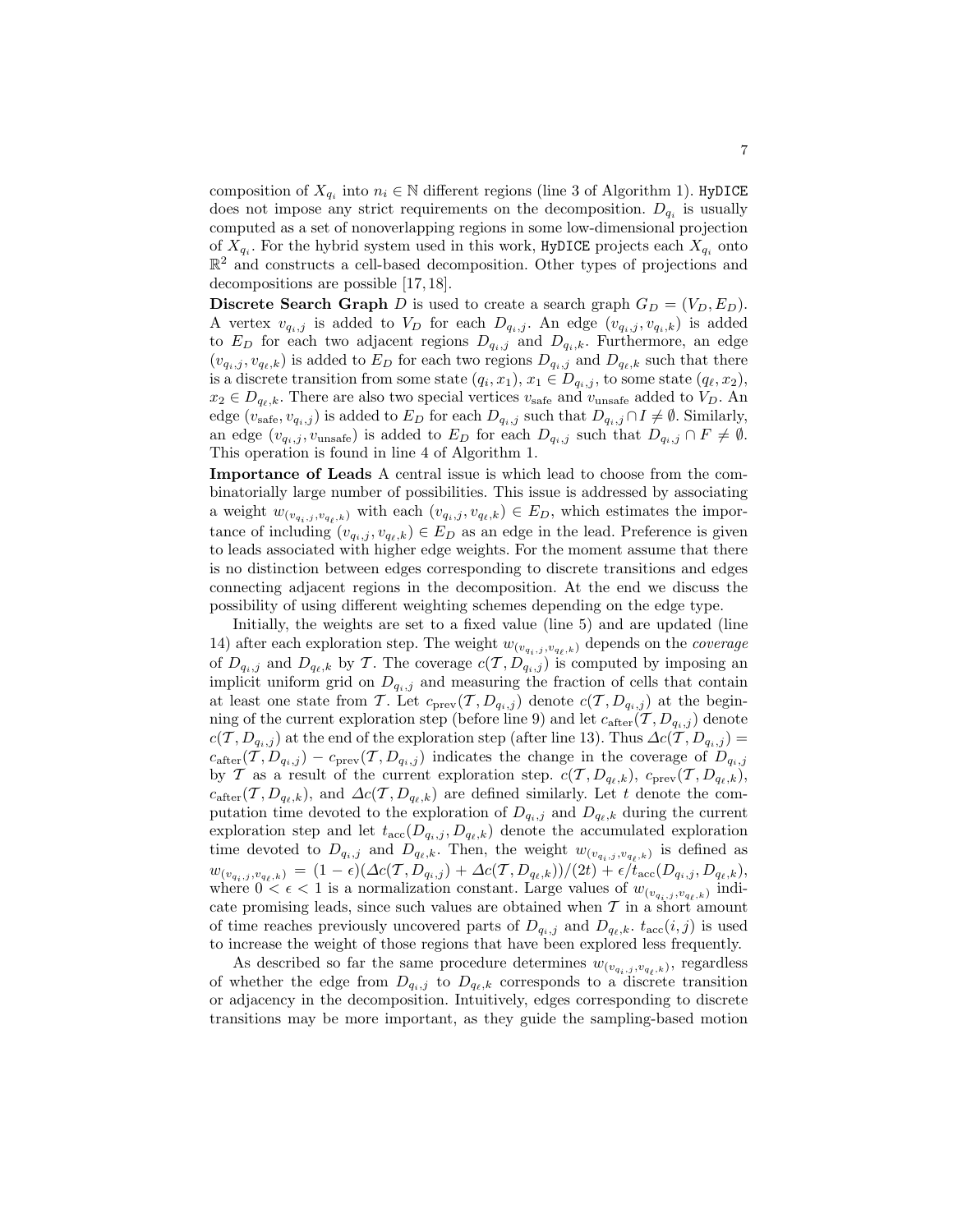planner to extend branches of  $\mathcal T$  from one continuous state space to another. For this reason, each  $w_{(v_{q_i,j}, v_{q_\ell,k})}$  corresponding to a discrete transition is multiplied by some constant  $w > 1$ . Depending on the problem, it may also be beneficial to estimate the weights corresponding to discrete transitions differently.

Computation of Leads Leads associated with higher edge weights are selected more frequently. At the same time, each lead has a non-zero probability of being selected. In this way, HyDICE aims to obtain a balance between greedy and methodical search. The computation of leads is essentially a graph-search problem and there is extensive literature on the subject [27]. The approach undertaken in this work is to use combinations of different strategies, such as randomized depth-first search where the weights associated with each edge in  $E_D$  are used to select the successor vertices in the search process, Dijkstra's algorithm, and other graph-search methods [27]. For considerably larger problems, approaches from model checking, such as bounded model checking [28] or directed model checking [29], could also be used (see also discussion in Section 5).

DISCRETELEAD( $G_D$ ) (line 7) returns more frequently the most probable lead and the lead associated with the highest sum of edge weights and less frequently leads computed by randomized depth-first search. The most probable lead is computed using Dijkstra's algorithm and setting the weight function used in the graph search to  $-\log(w_{(v_{q_i,j}, v_{q_\ell,k})}/w_{\text{total}})$  for  $(v_{q_i,j}, v_{q_\ell,k}) \in E_D$ , where  $w_{\text{total}} =$  $\sum_{(v',v'')\in E_D} w_{(v',v'')}$ . The lead with the highest sum of edge weights is computed using Dijkstra's algorithm and setting the weight function to  $w_{\text{max}} - w_{(v_{q_i,j}, v_{q_\ell,k})}$ for  $(v_{q_i,j}, v_{q_\ell,k}) \in E_D$ , where  $w_{\text{max}}$  denotes the maximum weight.

#### 3.2 Sampling-based Motion Planning

The objective of the exploration step (lines 9–13) is to use the lead  $\sigma$  to extend  $\mathcal T$  toward  $F$ . The exploration step proceeds iteratively by selecting a state s from  $\mathcal T$  and propagating forward from s to a new state  $s_{\text{new}}$ .

Conceptually, forward propagation provides the necessary mechanism for sampling-based motion planning to extend the branches of  $\mathcal T$  and explore the state space. The forward propagation from s entails simulating the evolution of  $H$  starting at  $s$  and for a duration of  $t$  units of time, where  $t$  is selected pseudo-uniformly at random from  $[\min_t, \max_t] \subset (0, \infty)$ . The simulation can be computed by numerically integrating the motion equations for a short period of time and following the appropriate discrete transitions when guard conditions are met. The simulation terminates if at any point an unsafe state is reached (see [14] for more details). The new state  $s_{\text{new}}$  obtained at the end of the simulation and the edge  $(s, s_{\text{new}})$  are added to the vertices and edges of T, respectively.

SELECTSTATE(T,  $\sigma$ ) (line 10) selects more frequently states s from T, which, when propagated forward, bring T closer to F. Let  $D_{q_{i_1},j_1}, \ldots, D_{q_{i_n},j_n}$  be the coarse-grained decomposition regions associated with the sequence of vertices  $v_{\text{safe}}, v_{q_{i_1},j_1}, \ldots, v_{q_{i_n},j_n}, v_{\text{unsafe}}$  in  $\sigma$ . Since  $\sigma$  is a sequence of edges from  $v_{\text{safe}}$  to  $v_{\text{unsafe}}$ , the order  $1 \leq k \leq n$  in which  $v_{q_{i_k},j_k}$  appears in  $\sigma$  provides an indication of how close  $D_{q_{i_k},j_k}$  is to F. Since the objective of the exploration step is to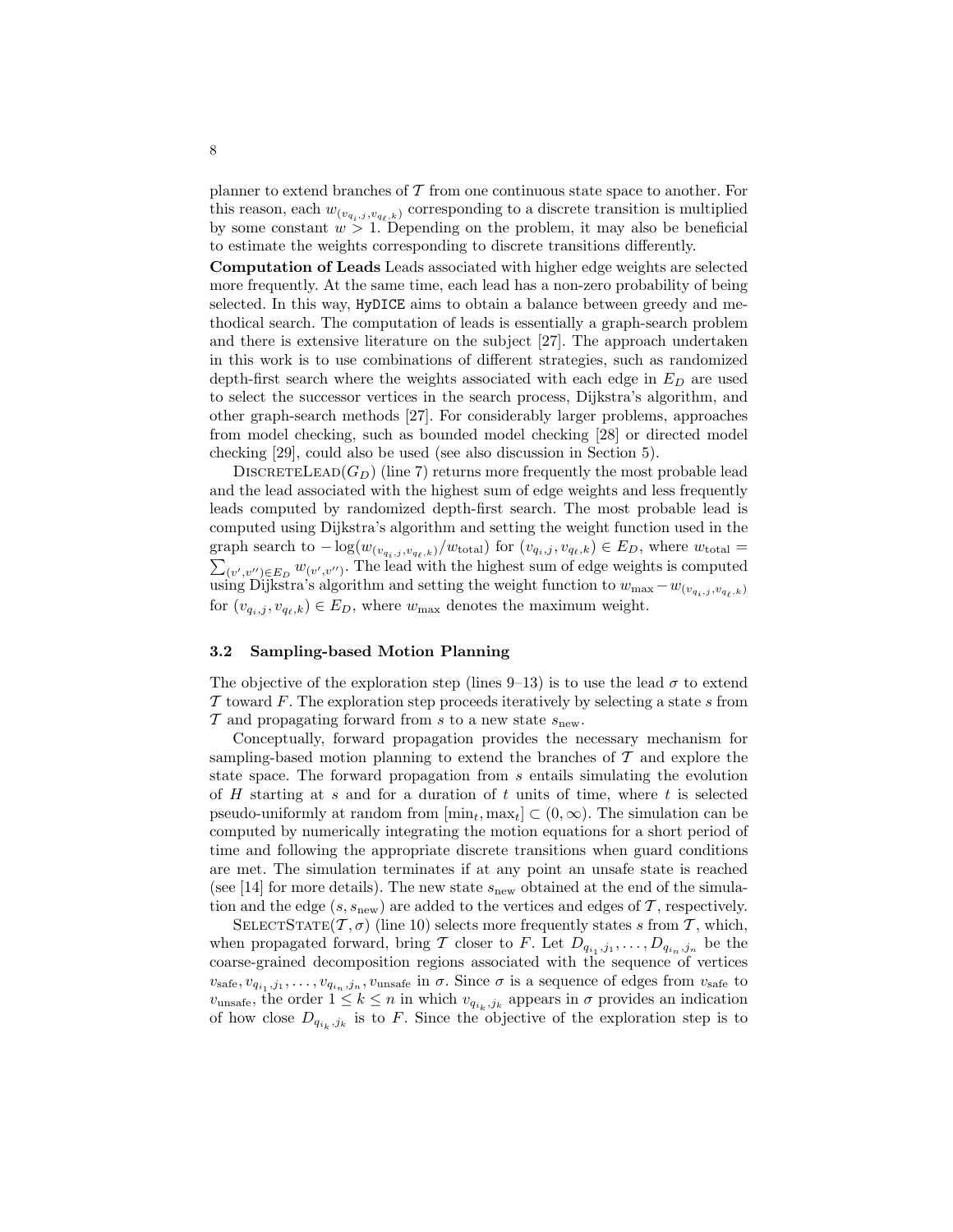extend branches of  $\mathcal T$  closer to  $F$ , HyDICE gives preference to regions  $D_{q_{i_k},j_k}$  that are closer to  $F$ , i.e.,  $k$  is close to  $n$ . To balance this greedy approach, HyDICE also takes into account the overall exploration time  $t_{\text{acc}}(D_{q_{i_k},j_k})$  spent in each  $D_{q_{i_k},j_k}$  and the coverage  $c(\mathcal{T}, D_{q_{i_k},j_k})$ . If  $D_{q_{i_k},j_k}$  contains states from  $\mathcal{T}$ , let  $w_k =$  $\alpha k/n + \beta/c(\mathcal{T}, D_{q_{i_k},j_k}) + \gamma/t_{\text{acc}}(D_{q_{i_k},j_k}),$  where  $\alpha, \beta$ , and  $\gamma$  are normalization constants. Otherwise, let  $w_k = 0$ . SELECTSTATE $(\mathcal{T}, \sigma)$  selects a region  $D_{q_{i_k}, j_k}$ with probability  $w_k / \sum_{h=1}^m w_h$ . Each state s from T that is contained in  $D_{q_{i_k},j_k}$ is selected with probability  $1/nsel(s)$ , where nsel(s) is the number of times s has been previously selected. Preference is thus given to states that have been selected less frequently, since such states, when propagated forward, can cause T to extend in previously unexplored directions.

PROPAGATEFORWARD $(H, \mathcal{T}, s, \sigma)$  attempts to extend s toward  $D_{q_{i_{k+1}}, j_{k+1}}$ and thus bring  $\mathcal T$  closer to  $F$ . Since the evolution of  $H$  can be nondeterministic, PROPAGATEFORWARD $(H, \mathcal{T}, s, \sigma)$  tries several times to propagate forward from s. Let  $s_{\text{new}}$  be the state obtained after simulating the evolution of H from s for a duration of  $t_i$  units of time, where  $t_i$  is selected pseudo-uniformly at random from  $[\min_t, \max_t]$ . PROPAGATEFORWARD $(H, \mathcal{T}, s, \sigma)$  computes  $s_{\text{new}}$  as the state  $s_{\text{new}_i}$  that is the closest to  $D_{q_{i_{k+1}},j_{k+1}}$ . A witness trajectory is found if  $s_{\text{new}} \in F$ . The witness trajectory is computed by reconstructing the evolution of the hybrid system from  $s_{\text{safe}}$  to  $s_{\text{new}}$  following the appropriate edges of T (line 13).

## 4 Experiments and Results

Experiments are performed using the hybrid robotic system described in Section 2.2. The hybrid robotic system is made increasingly complex by increasing the number of modes. This paper presents experiments with up to 10000 modes.

An important part of experiments is the comparison with previous related work. The closest work we can compare to is the application of RRT to hybrid systems [14, 15]. We also provide experiments that indicate the impact of the discrete search on the computational efficiency of HyDICE.

A problem instance is obtained by fixing the number N of operating modes of the hybrid robotic car. The continuous dynamics associated with each mode  $q_i$ (or terrain  $R_i$ ) is selected pseudo-uniformly at random from KCar, SCar, RSCar, SUni, and SDDrive. The set of discrete transitions  $E$  is created as follows. Initially, discrete transitions are added between each pair  $R_i$ ,  $R_j$  of neighboring terrains. A disjoint-set strategy, similar to maze creation, is then used to remove certain discrete transitions. Furthermore, each remaining discrete transition is kept with probability  $p$ . We experimented with different values of  $p$  and found that it has minimal impact on the comparisons between HyDICE and RRT. Experiments reported in this paper use  $p = 0.1$ . For each problem instance, we create 30 safety properties. Each safety property is created by selecting pseudouniformly at random one terrain as safe and another one as unsafe. As discussed in Section 2.2, the hybrid robotic car is said to have entered some unsafe state, if it is in an unsafe terrain and its speed is above a certain predefined threshold. In all the experiments, the systems were unsafe. For safe systems, since the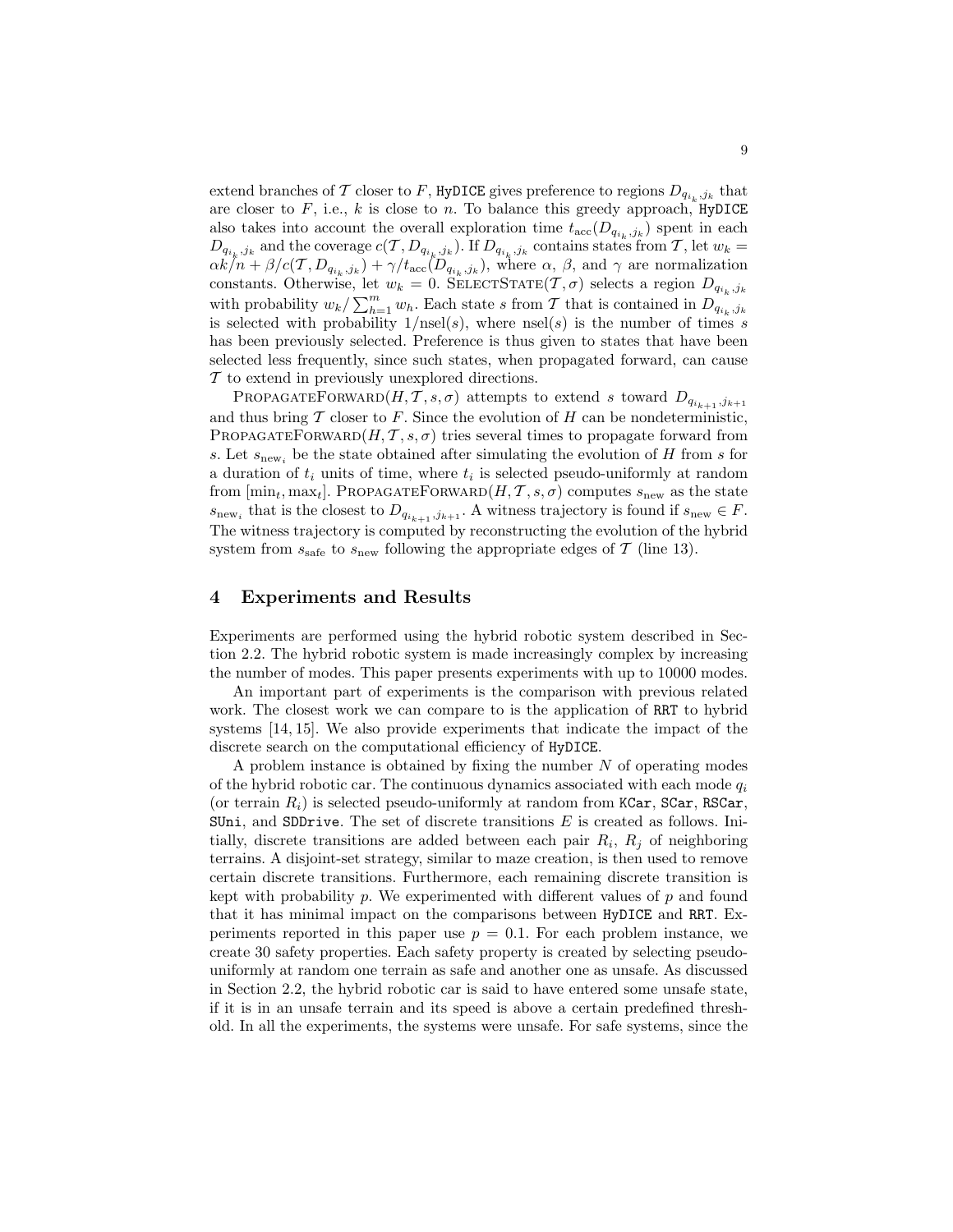hybrid-system testing problem is generally undecidable, all the tools used in the experiments would timeout.

Results For each problem instance, experiments are run using each of the driver models. Results are summarized in Table 1. We report the average computational time in seconds required by RRT, HyDICE\*, and HyDICE to test 30 safety properties. HyDICE\* refers to the version of HyDICE that does not use the discrete-search component, i.e., HyDICE\* is the sampling-based motion planner of HyDICE with some minor modifications.<sup>5</sup> Comparisons include  $HyDICE*$  to investigate the importance of the discrete search on HyDICE. An entry marked with  $X$  indicates that the testing method timed out. The upper bound on time was set to 3000s for each safety property testing. The time allocated to each exploration step by HyDICE  $(t_e$  in Algorithm 1) was set to 1s. The Rice PBC Cluster and Rice Cray XD1 Cluster ADA were used for code development. Experiments were run on ADA, where each processor runs at 2.2GHz and has up to 8GB of RAM.

Table 1. Summary of experimental comparisons. Time is in seconds.

|            | RandomDriver |                |        | StudentDriver |                |        | HighwayDriver |                |        |
|------------|--------------|----------------|--------|---------------|----------------|--------|---------------|----------------|--------|
| Q          | <b>RRT</b>   | HyDICE* HyDICE |        | <b>RRT</b>    | HyDICE* HyDICE |        | <b>RRT</b>    | HyDICE* HyDICE |        |
| <b>100</b> | 22.30        | 4.34           | 2.68   | 74.01         | 6.74           | 2.20   | 21.29         | 4.92           | 2.82   |
| <b>225</b> | 117.79       | 14.02          | 6.24   | 336.85        | 32.44          | 5.24   | 230.88        | 21.64          | 6.30   |
| 525        | 295.88       | 75.60          | 6.87   | 792.45        | 65.40          | 15.52  | 668.67        | 106.56         | 16.31  |
| 900        | 504.93       | 175.96         | 13.74  | Х             | 120.48         | 17.06  | 2596.50       | 182.54         | 36.96  |
|            | 1600 2159.24 | 289.94         | 32.52  | Х             | 464.56         | 34.14  | Х             | 374.44         | 37.26  |
| 2500       | Х            | 910.86         | 60.18  | Х             | 699.66         | 62.30  | Х             | 929.36         | 71.44  |
| 10000      | Х            | Х              | 439.88 | Х             | Х              | 457.60 | Х             | Х              | 445.52 |

Table 1 shows that HyDICE is consistently more efficient than RRT. When the RandomDriver model is used, HyDICE is 8.32, 18.87, 43.06, and 66.39 times faster than RRT, as the number of modes is increased to 100, 225, 525, and 1600, respectively. Furthermore, RRT times out when  $|Q| = 2500$ , while HyDICE requires only 60.18s. Similarly, when the StudentDriver model is used, the computational speedups obtained by HyDICE vary from 33.64 to 51.05 on instances where RRT does not time out. Under the StudentDriver model, RRT times out on instances with  $|Q| = 900$ , while HyDICE requires only 17.06s. The StudentDriver model is particularly computationally challenging for RRT since the stop-and-go approach it uses makes it difficult for RRT to extend the exploration tree. On the other hand, since HyDICE relies on a discrete search component it successfully extends the exploration tree and quickly reaches unsafe states. Similar observations are made for the HighwayDriver model as well.

Table 1 indicates that HyDICE is up to two orders of magnitude computationally faster than RRT. Table 1 also shows that HyDICE scales up reasonably well with respect to |Q|. In fact, RRT timed out in all cases when  $|Q| \geq 2500$ , while HyDICE is shown to handle problems even with  $|Q| = 10000$  quite efficiently.

10

 $5$  HyDICE\* can be obtained from the implementation of HyDICE by computing the lead  $\sigma$  as  $v_{\text{safe}}, \gamma, v_{\text{unsafe}}$ , where  $\gamma$  is a random permutation of  $V_D - \{v_{\text{safe}}, v_{\text{unsafe}}\}$ , where, as described in Section 3,  $G_D = (V_D, E_D)$  is the search graph.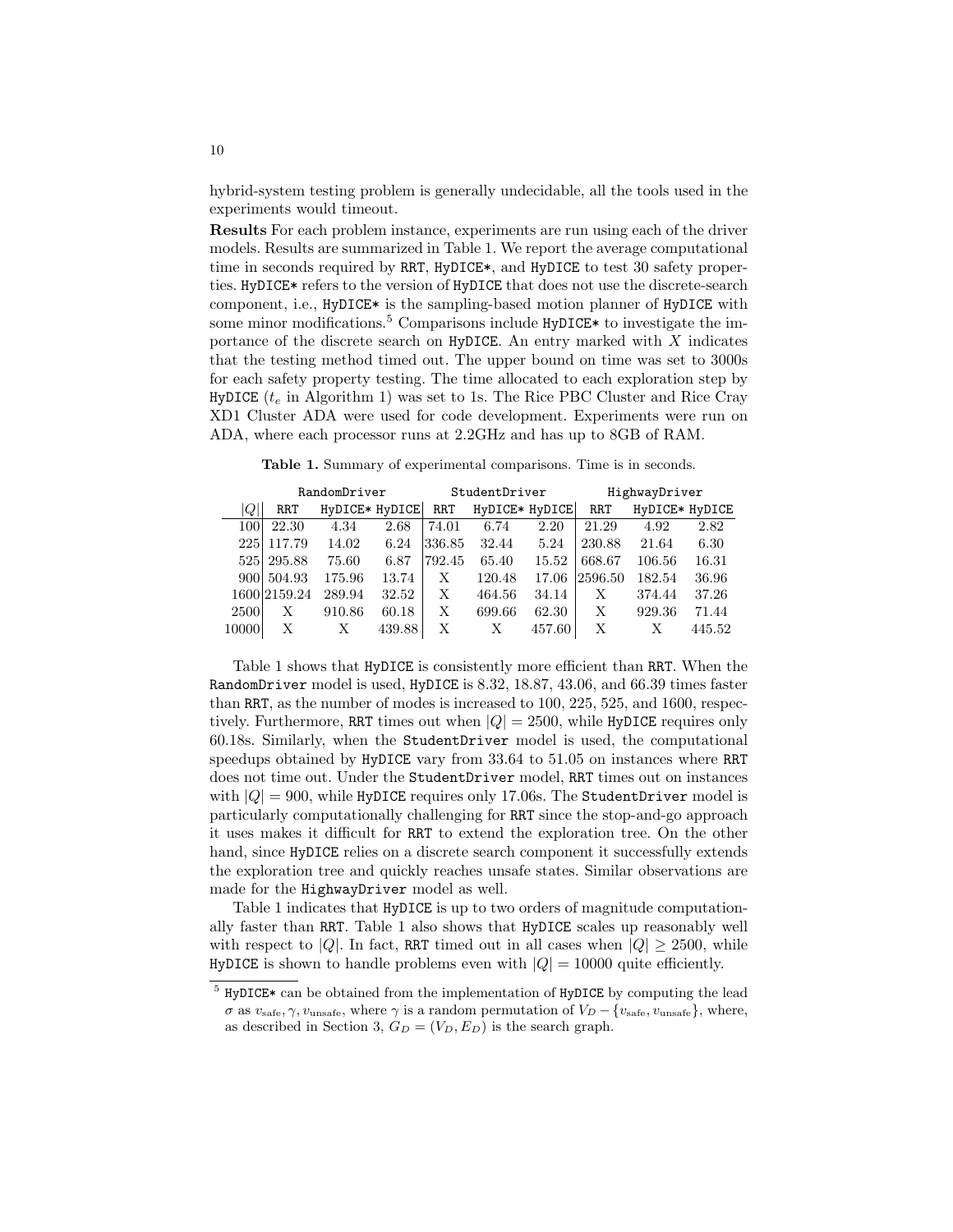The second set of experiments provides insight on the observed computational efficiency of HyDICE. In particular, we investigate the importance of the discrete search on HyDICE. Table 1 shows that although HyDICE\* is still faster than RRT, it is considerably slower than HyDICE. (For a discussion on issues related to the computational efficiency of RRT and sampling-based motion planners similar to HyDICE\* see [17,18,21,24].) For example, when  $|Q| = 2500$ , HyDICE\* is 11–15 times slower than HyDICE. Furthermore, HyDICE\* times out on instances with  $|Q| = 10000$ , while HyDICE handles such instances efficiently. These results highlight the importance of the discrete search and agree with observations made in [24]. The interplay between lead computations and sampling-based exploration has the desired effect of quickly improving the quality of future leads and explorations and bringing the search closer to obtaining a solution. By guiding the exploration, the discrete search significantly improves the computational efficiency of HyDICE.

## 5 Discussion

We have presented HyDICE, a multi-layered approach for hybrid-system testing that blends sampling-based motion planning with discrete searching. The discrete search, responsible for managing the potentially huge complexity of discrete transitions, also uses coarse-grained decompositions of the continuous state spaces or related projections to guide the motion planner during the search for witness trajectories. The motion planner feeds back to the discrete search information gathered during the exploration, which is then used to further refine the discrete search and guide the motion planner toward increasingly promising search directions. This tight integration of discrete search and motion planning in the framework of HyDICE offers considerable computational advantages over related work. Experiments presented in this paper, using a hybrid robotic car, different driving models, and nonlinear dynamics associated with each of the several thousand modes, provide initial validation of HyDICE and demonstrate its promise as a hybrid-system testing method. Comparisons to related work show computational speedups of up to two orders of magnitude.

Although HyDICE was shown to handle a system with thousands of modes and nonlinear dynamics, the scalability issue is relevant and remains open to further research. As the number of modes becomes significantly large, the simple graphsearch strategies used in this work becomes a computational bottleneck and need to be replaced with state-of-the-art techniques developed in the verification community which can handle discrete systems with billions of modes [30].

Additionally, the search graph is based on a decomposition of the continuous state spaces or related projections and the ability to determine whether or not two decomposition regions are connected by a discrete transition. Depending on the hybrid system, guard sets, and reset functions it may be challenging to determine if such discrete transition exists. In such cases, a viable approach would be to resort to approximations of guard sets and reset functions, which also requires investigating the overall impact of approximations on HyDICE.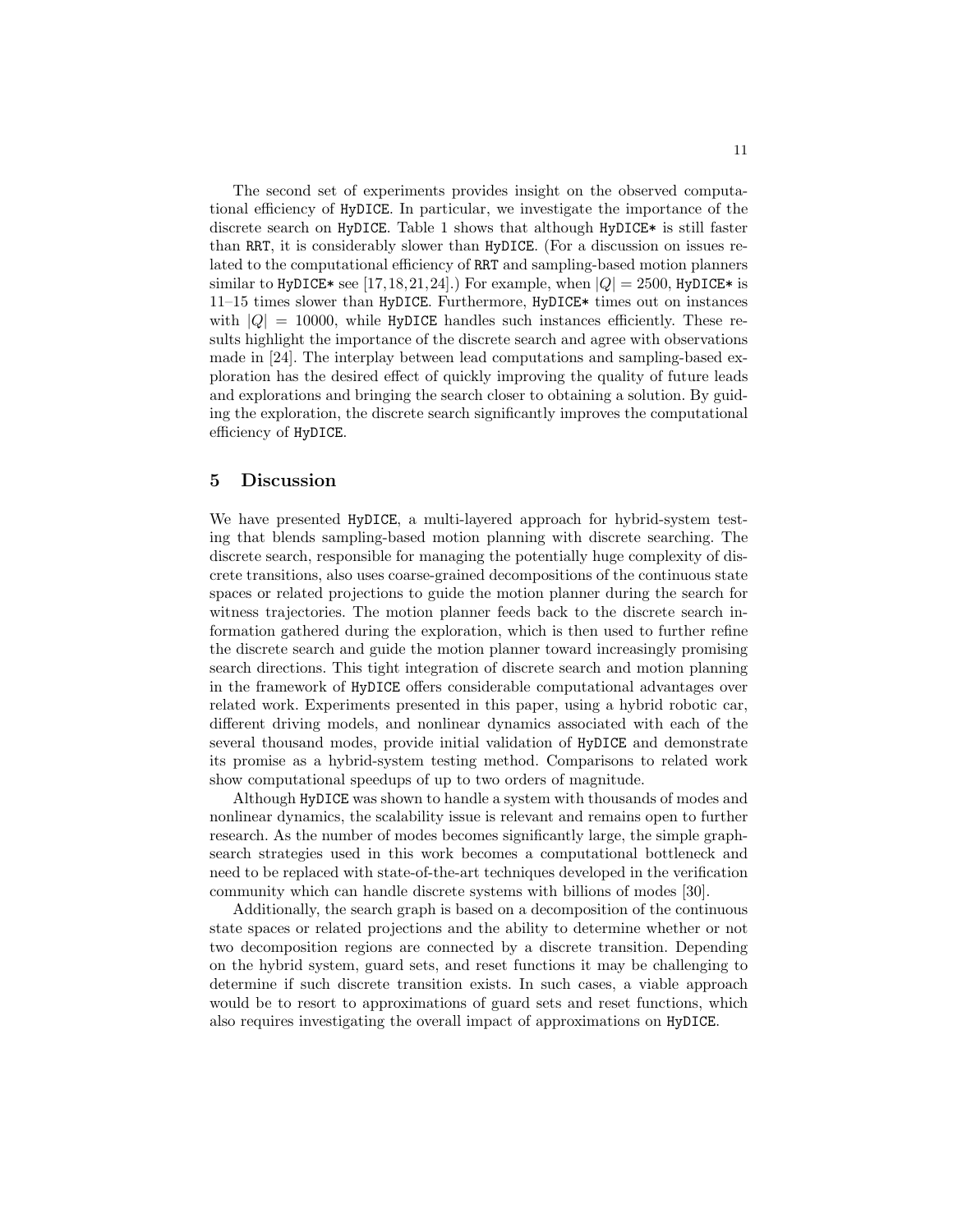One important theoretical issue that is subject of ongoing research relates to guarantees HyDICE can offer for general hybrid-system testing. Although completeness cannot be guaranteed, since the problem is generally undecidable, our belief is that HyDICE offers a weaker form of completeness, referred to as probabilistic completeness. Guaranteeing probabilistic completeness means that, for unsafe systems, the probability of finding a witness trajectory goes to one as the running time approaches infinity [17]. Probabilistic completeness allows us to increase the confidence in the safety of the system as the running time increases. The work in [31] has already proven probabilistic completeness in a continuous setting for certain classes of motion-planning methods, such as the one used by HyDICE. The theoretical framework developed in [31] is also promising for showing probabilistic completeness in a hybrid-system setting and we are currently investigating such an approach.

We also intend in future work to experiment with HyDICE in other settings and apply it to increasingly realistic and complex hybrid systems.

## Acknowledgment

This work has been supported in part by NSF CNS 0615328 (EP, LEK, MYV), NSF 0308237 (EP, LEK), a Sloan Fellowship (LEK), and NSF CCF 0613889 (MYV). Experiments were obtained on equipment supported by NSF CNS 0454333 and NSF CNS 0421109 in partnership with Rice University, AMD, and Cray.

## References

- 1. Glover, W., Lygeros, J.: A stochastic hybrid model for air traffic control simulation. In Rajeev, A., Pappas, G.J., eds.: Hybrid Systems: Computation and Control. Volume 2993 of LNCS. (2004) 372–386
- 2. Pepyne, D., Cassandras, C.: Optimal control of hybrid systems in manufacturing. Proceedings of IEEE 88(7) (2000) 1108–1123
- 3. Johansson, R., Rantzer, A., eds.: Nonlinear and Hybrid Systems in Automotive Control. Springer-Verlag, London, UK (2003)
- 4. Dounias, G., Linkens, D.A.: Adaptive systems and hybrid computational intelligence in medicine. Artificial Intelligence in Medicine 32(3) (2004) 151–155
- 5. Piazza, C., Antoniotti, M., Mysore, V., Policriti, A., Winkler, F., Mishra, B.: Algorithmic algebraic model checking I: Challenges from systems biology. In: Computer Aided Verification. Volume 3576 of LNCS. (2005) 5–19
- 6. Alur, R., Courcoubetis, C., Henzinger, T., Ho, P.H.: Hybrid automata: an algorithmic approach to the specification and verification of hybrid systems. In: Hybrid systems. Volume 736 of LNCS., Springer-Verlag (1993) 209–229
- 7. Henzinger, T., Kopke, P., Puri, A., Varaiya, P.: What's decidable about hybrid automata? In: STOC, ACM Press (1995) 373–382
- 8. Henzinger, T.: The theory of hybrid automata. In: Proc. 11th IEEE Symp. on Logic in Computer Science, DIMACS (1996) 278–292
- 9. Lafferriere, G., Pappas, G., Yovine, S.: A new class of decidable hybrid systems. In: Hybrid Systems: Computation and Control. Volume 1569 of LNCS. (1999) 137–151